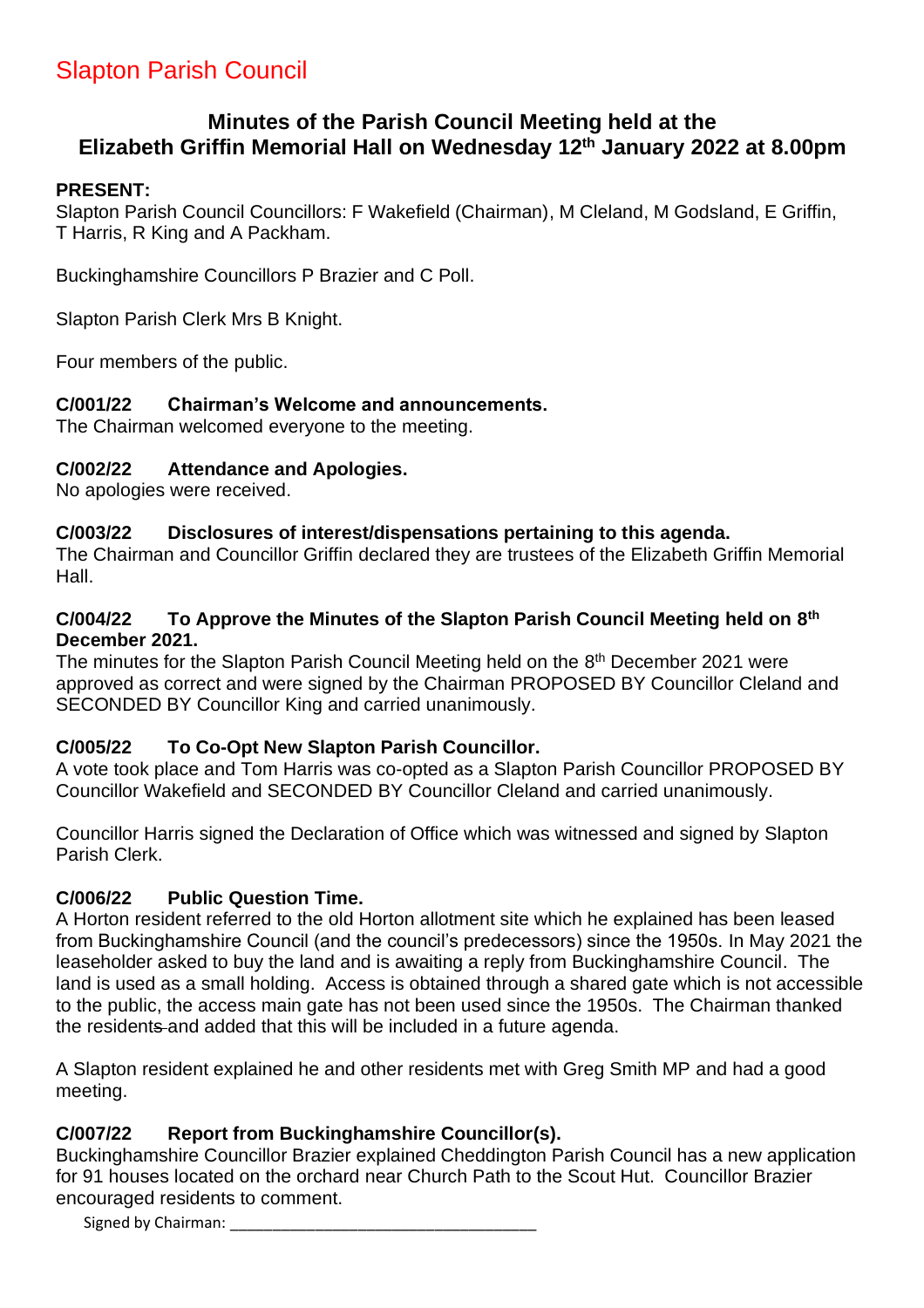Councillor Brazier asked whether Slapton Parish Council would like to raise the issue of tree planting outside of the new homes in Mill Road. The Chairman confirmed he has requested the resident report this directly to Buckinghamshire Council and this is not a matter for Slapton Parish Council.

# **C/008/22 Planning Application(s):**

21/04883/APP – Three Farthings, 16 Bury Farm Close, Slapton, Buckinghamshire, LU7 9DS. Part demolition of double garage and erection of part single, part two storey annex extension. Support PROPOSED BY Councillor Packham and SECONDED BY Councillor King and carried unanimously.

# **C/009/22 Footpaths, Bridleways and Roads.**

Horton speed limit change application is proceeding through the Community Boards and Bucks Councillor Poll will ask the Community Board Co-Ordinator for an update and he will share this with the Parish Clerk.

S Bend hedge clearance and sightlines – Buckinghamshire Council legal team are expected to take action with no further update.

Village signs – Councillor Packham has asked for feedback on the proposed signs. Councillor Cleland stated the feedback from Horton was negative with other priorities for the village. Councillor King reported that Grove residents are in favour of the new village sign which will be located on the entrance to Grove on the junction of the B488. Councillor Griffin asked whether Slapton signs can be located at the village entrances. It was agreed to order a sign for Grove and Slapton and not Horton.

Councillor Godsland proposed to apply for TPOs for two Oak Trees in Slapton and Councillor Cleland suggested a TPO for the tree by the entrance to Horton Hall. This will be added to the February agenda. Councillor Cleland will confirm the species of tree in Horton for the future application.

Dog Bins – Councillor Packham suggested a new bin for the recreation ground and Councillor King requested a dog bin to be located by the entrance to Grove. PROPOSED BY Councillor Packham and SECONDED BY Councillor King and carried unanimously.

# **C/010/22 Slapton Recreation Ground.**

Councillor King reported that Fresh Air Ltd have confirmed their quotation is the same. Wicksteed Leisure quotation has increased by approx. 10%. The Parish Clerk will ask the Community Board Co-Ordinator for an update on the funding for the project.

Councillor Packham reported a resident asked whether a circular path can be created around the perimeter of the recreation ground to create an all-weather accessible footpath. Councillor King will undertake a feasibility study.

Slapton Brazier – it was agreed to purchase the equipment to enable the brazier to use gas. Councillor Packham will order the equipment at a cost of £60 and he will be reimbursed by Slapton Parish Council.

Mill Road access to Recreation Ground – It was agreed to write to Vale of Aylesbury Housing Trust to request additional security measures around the garages to deter anti-social behaviour.

Signed by Chairman: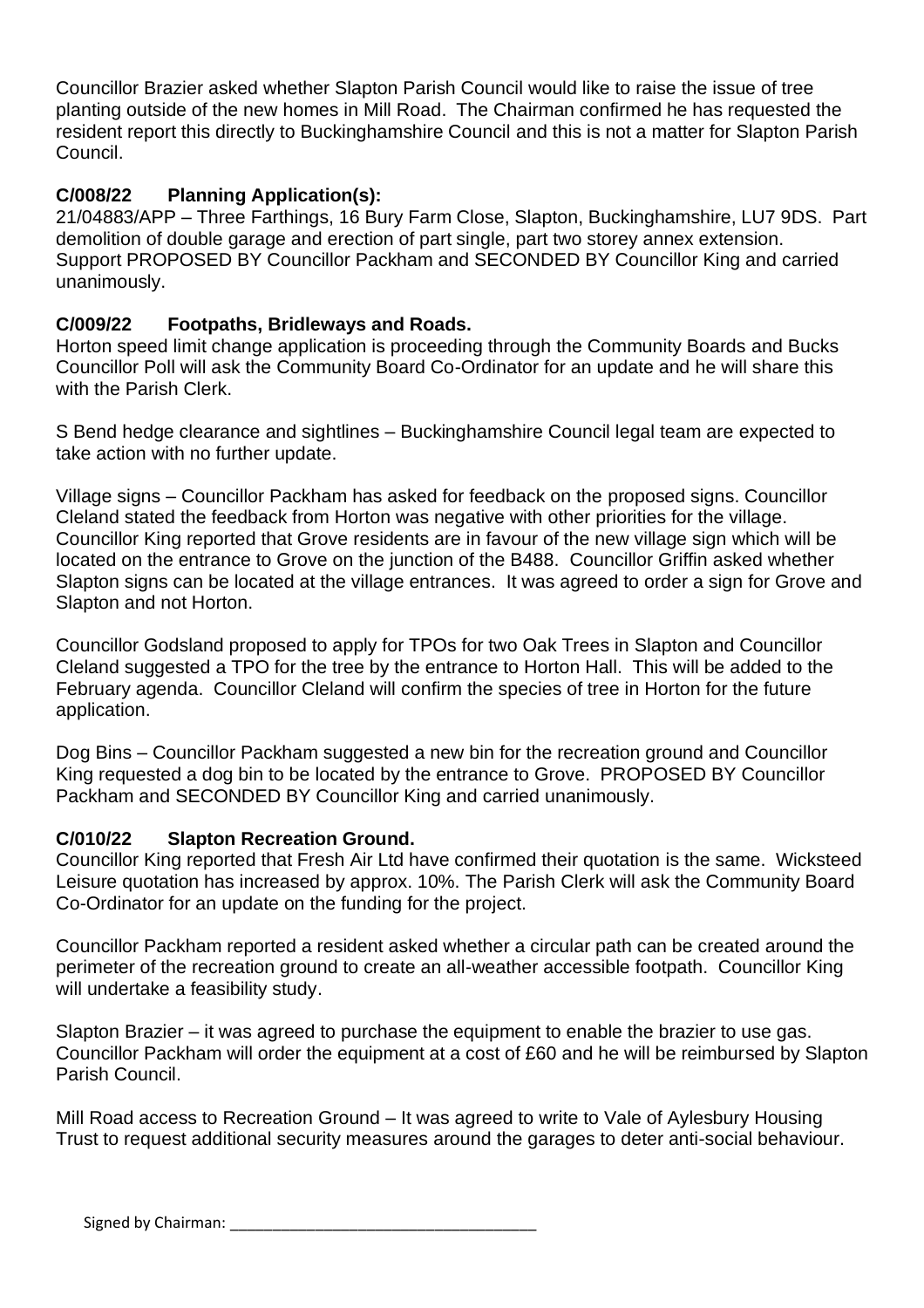### **C/011/22 Managed Nature Area.**

Councillor Godsland explained her idea for a managed nature area based on one at Great Brickhill which has inspired her project with a new pond and areas for wildlife. The idea was supported and enquiries will be made to potentially re-negotiate the lease. The Parish Clerk will write to the landowner to seek permission and to request the extra piece of land located northwest of the footpath could be used by the Women's Institute as a community orchard.

## **C/012/22 HM The Queen's Platinum Jubilee.**

Councillor Griffin explained about the plans in the community for a celebratory event including a children's entertainer, 1950s tea dance, band and lighting the new Slapton brazier at 9pm.

#### **C/013/22 Allotments Site/Jubilee Field – requisition from Buckinghamshire Council.** No update.

### **C/014/22 Bee Slapton**

No update.

### **C/015/22 Slapton Parish Council Website and Emails.**

It was agreed to increase storage for the Councillors and Clerk email accounts.

### **C/016/22 Clerk's Report.**

This was circulated prior to the meeting and there were no further questions.

### **C/017/22 Budget and Precept.**

It was agreed to set the precept demand at £31,550.

#### **C/018/22 Financial Matters.**

It was agreed to add Councillors Griffin, Godsland and Harris as new signatories to the Unity Trust Bank Accounts.

The following accounts were approved for payment PROPOSED BY Councillor King and SECONDED BY Councillor Godsland and carried unanimously.

| Payee                   | <b>Details</b>                            | Amount  |
|-------------------------|-------------------------------------------|---------|
| Alec Packham/Freeola    | Emails and storage                        | £12.24  |
| John O'Dwyer            | Inspections                               | £25.00  |
| <b>John Furniss</b>     | <b>Reimburse Microsoft Office Licence</b> | £113.76 |
| <b>Hammer and Tongs</b> | 50% deposit for Slapton Brazier           | £966.00 |
| <b>SSE SWALEC</b>       | <b>Streetlight Electricity</b>            | £119.12 |
| <b>B</b> Knight         | Reimburse office expenses                 | £20.75  |
| <b>Bucks Council</b>    | Dog Bins 22-23                            | £234.65 |

| <b>Balances</b>               |             |
|-------------------------------|-------------|
| Cambridge & Counties          | £27,306.05  |
| Barclays (30.04.21 statement) | £58,683.68  |
| Barclays (30.04.21 statement) | £4,560.84   |
| Unity Trust Current Account   | £5,202.65   |
| Unity Trust Savings Account   | £4,990.31   |
|                               | £100,743.53 |

The meeting ended at 9.22pm.

Signed by Chairman: **Example 20**